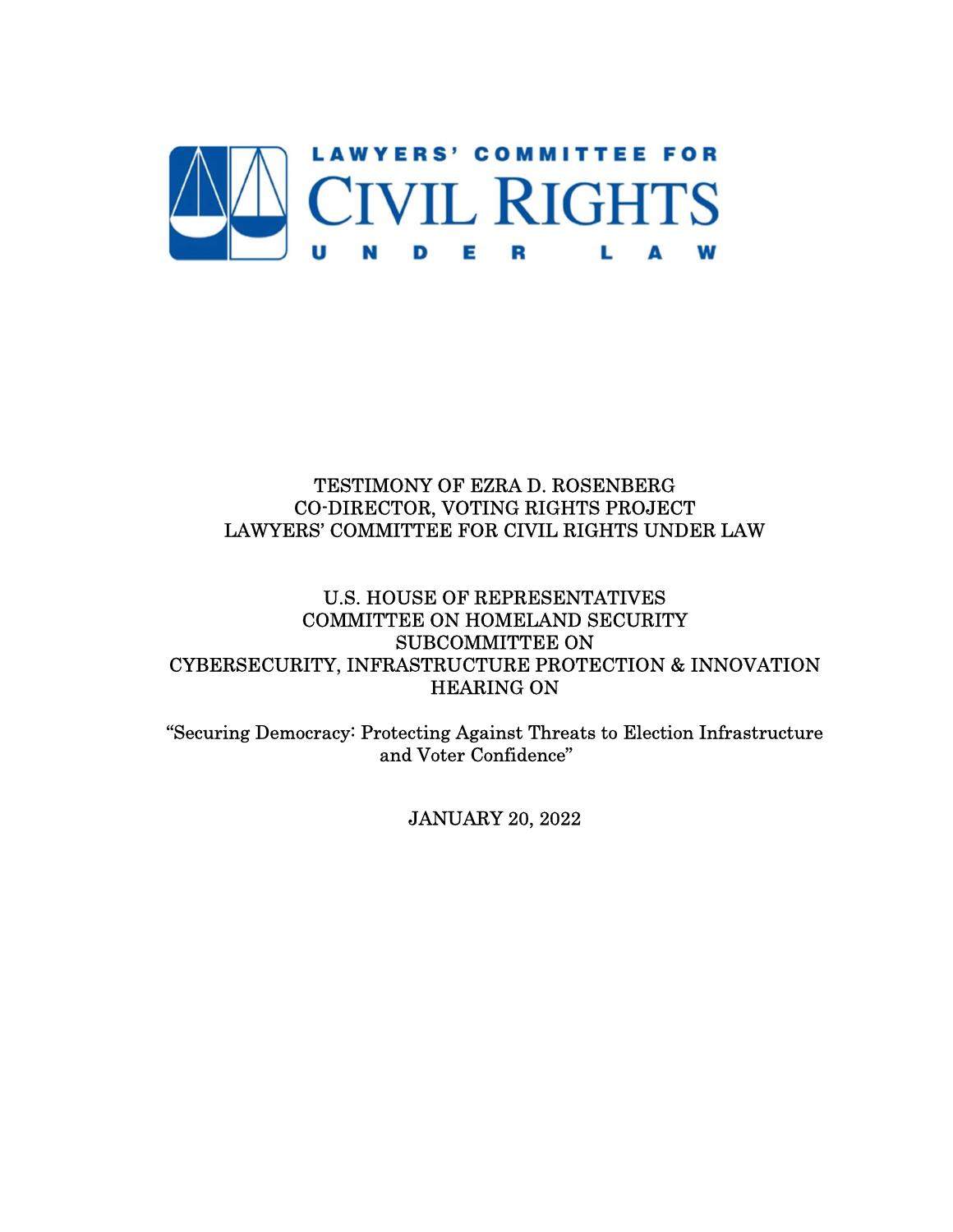#### I. Introduction

Chairwoman Clarke, Ranking Member Garbarino, and Members of the U.S. House of Representatives Committee on Homeland Security, Subcommittee on Cybersecurity, Infrastructure Protection & Innovation. My name is Ezra Rosenberg and I am the Co-Director of the Voting Rights Project of the Lawyers' Committee for Civil Rights Under Law ("Lawyers' Committee"). Thank you for giving me the opportunity to testify today regarding "Securing Democracy: Protecting Against Threats to Election Infrastructure and Voter Confidence."

My testimony will focus on the second part of the equation: the threat to voter confidence, and in particular the danger of fabricated claims of lack of voter confidence in our election results being used as a pretext to suppress the right to vote of millions of voters, predominately voters of color, not to ensure that elections are secure and run with integrity. It is important for this Subcommittee to distinguish between legitimate, particularized, and supported cybersecurity concerns so as to protect against future – and, thankfully, as yet unrealized – security threats on the one hand, and blunderbuss and unsubstantiated allegations of lack of voter confidence in an otherwise secure system on the other. The former can and should lead to protections that can continue to make our election infrastructure secure. The latter have been used with increasing frequency to make it more difficult for eligible voters to cast their votes and have their votes counted. In considering these issues, we urge the Subcommittee not to conflate the two, and specifically not to allow the erection of unnecessary obstacles to voting built on the specter of false allegations of fraud and on self-fulfilling prophesies of lack of voter confidence.

I come to the views I offer today after having devoted the bulk of the last decade of my career litigating voting rights cases on behalf of voters of color for the Lawyers' Committee. The Lawyers' Committee is a national civil rights organization created at the request of President John F. Kennedy in 1963 to mobilize the private bar to confront issues of racial discrimination pro bono. In fact, I first became associated with the Lawyers' Committee when I was a partner of a large global law firm, and volunteered in 2011 to take on a voting rights case pro bono. That case was the challenge to Texas's strict photo ID law, which I will discuss in my testimony. After I retired from private practice in 2014, the Lawyers' Committee asked me to join their staff, and since I became Co-Director of the Voting Rights Project in 2015, I have supervised the filings on behalf of voters and civil rights organizations in over 100 cases dealing with voting rights, many of them with claims brought by persons of color whose ability to vote has been compromised under the guise of insuring voter confidence in election integrity.

The right to vote holds a special place in our democracy. Well over a century ago, in trying to provide an example of the essential truths of this Nation – that a person's life, liberty, or happiness, cannot be subject to arbitrariness and that ours is a government of laws not of people, the Supreme Court described the "political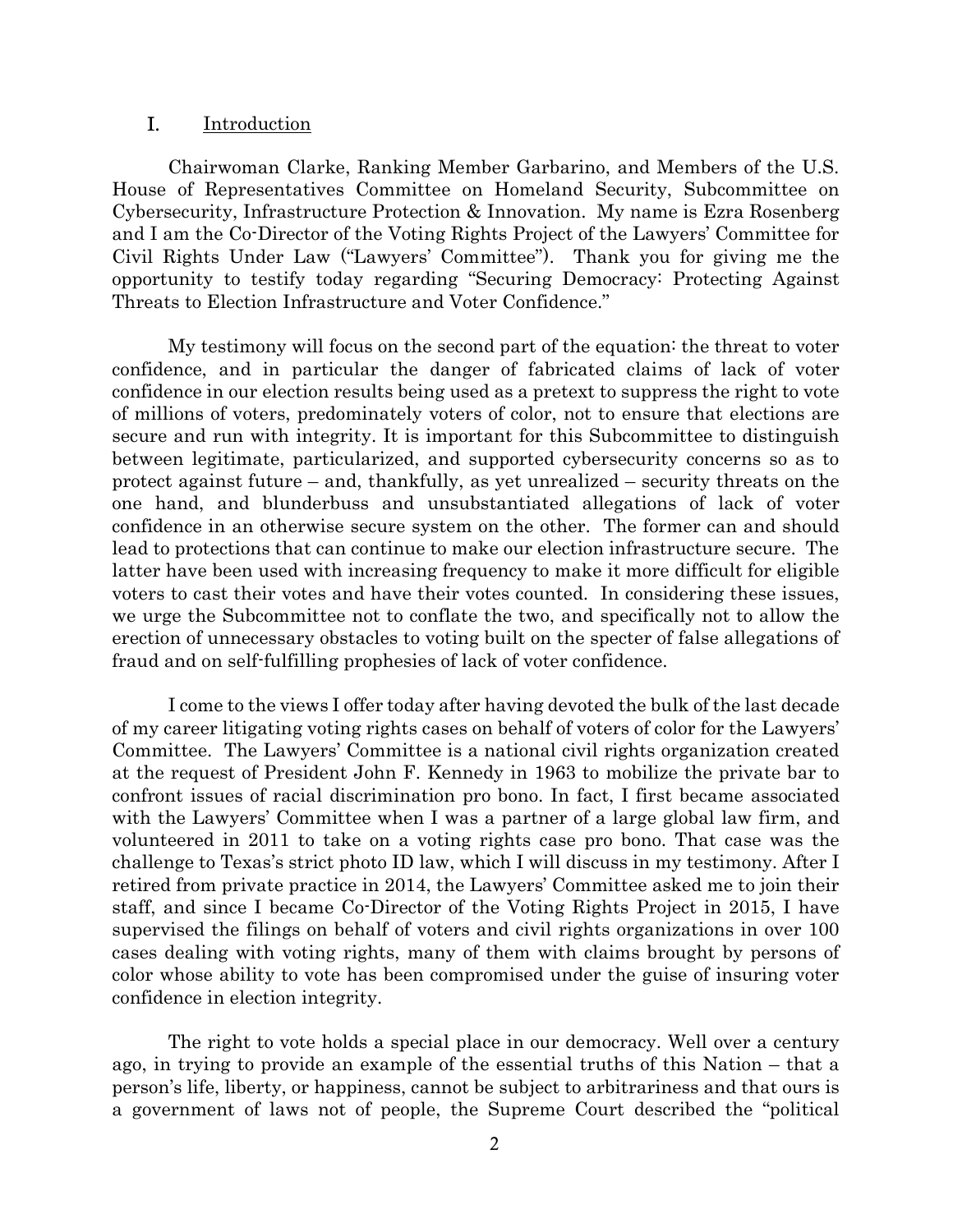franchise of voting," as not "strictly . . . a natural right," but "as a fundamental political right, . . . preservative of all rights."<sup>1</sup>

Although the right to vote is essential to all Americans, it has perhaps an even more special place and is of, if possible, even greater importance to people to whom it had been historically denied. As Dr. Martin Luther King called it, it is "Civil Right No. 1."2 Unfortunately, before the ink was dry on the ratification of the Fifteenth Amendment to the Constitution that guaranteed the right to vote to all citizens, regardless of race or color of their skin, there were those – often in positions of power – who used every means at their disposal to stop Black voters and other voters of color from voting. It took more constitutional amendments and landmark legislation such as the Voting Rights Act of 1965 (the "Act" or the "VRA"), to stop practices such as poll taxes, literacy tests, all white primaries, and similar means used to prevent voters of color from voting.

The progress gained by these laws was great. But those who wanted to stop people of color from voting have persevered. For a few decades, they were severely hampered by Section 5 of the Voting Rights Act, which prevented those jurisdictions with a documented history of racial discrimination in voting from implementing any changes in election practices without preclearance from the United States Attorney General or the United States District Court for the District of Columbia. But Section 5 was effectively gutted by the Supreme Court's decision in Shelby County v. Holder.<sup>3</sup> Additionally, while we have yet to see the full effects of the Supreme Court's more recent decision in *Brnovich v. Democratic National Committee*,<sup>4</sup> signs point to that decision's making it unnecessarily more difficult for plaintiffs to prove that a state's election practices result in discrimination against voters of color under Section 2 of the Voting Rights Act. (In recent testimony before the House Judiciary Committee, I discussed these court decisions at greater length.<sup>5</sup>)

All this is a preface to what is happening today. Literally from the second Shelby County was handed down, states formerly covered under Section 5 of the Voting Rights Act have used supposed lack of "voter confidence" as justification for their implementation of election practices that make it demonstrably more difficult for people – predominately people of color – to vote. First, they claim that their new

<sup>1</sup> Yick Wo v. Hopkins, 118 U.S. 356, 370 (1886).

<sup>&</sup>lt;sup>2</sup> Martin Luther King, Jr., *Civil Right No. 1: The Right to Vote*, THE N.Y. TIMES MAG., Mar. 14, 1965, at 26-27, reprinted in A TESTAMENT OF HOPE: THE ESSENTIAL WRITINGS AND SPEECHES OF MARTIN LUTHER KING, JR. 183 (James M. Washington ed., 1991).

<sup>3</sup> 570 U.S. 529 (2013).

<sup>4</sup> U.S. Supreme Court no. 19-1257, decided July 1, 2021.

<sup>5</sup> U.S. HOUSE OF REPRESENTATIVES, COMMITTEE ON THE JUDICIARY, HEARING ON "THE IMPLICATIONS OF BRNOVICH V. DEMOCRATIC NATIONAL COMMITTEE AND POTENTIAL LEGISLATIVE RESPONSES," JULY 16, 2021.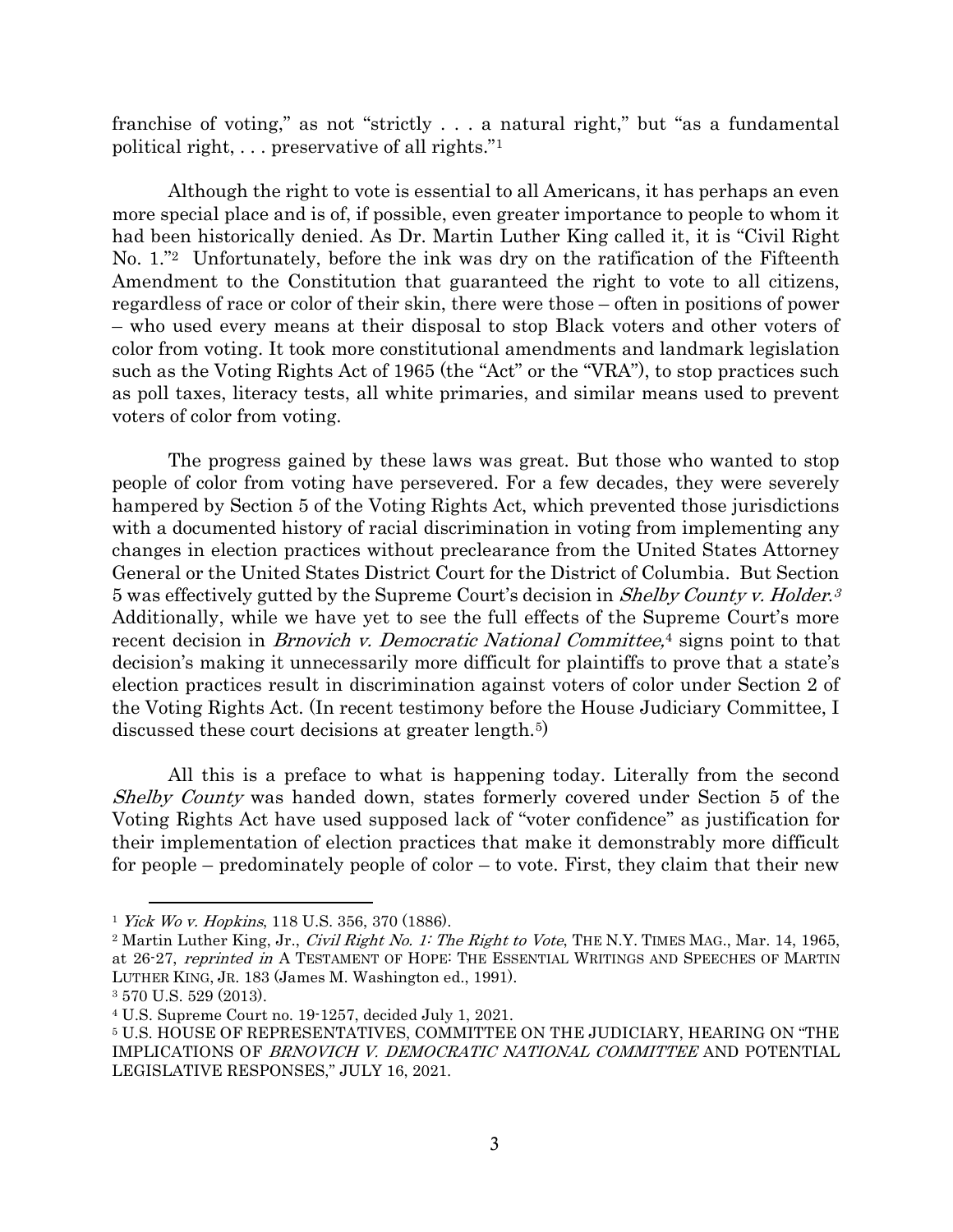practices are necessary to stop fraud – when there is no evidence of fraud. The number of actual infractions is infinitesimal and not remotely likely to change election outcomes.6 Indeed, the minute number of alleged fraudulent ballots is far outweighed by the thousands of voters for whom voting is made significantly more burdensome in the name of the fiction of fraud.

Aware they cannot prove fraud, those enacting such laws point to public opinion surveys which, they say, demonstrate lack of voter confidence in the system, necessitating stronger protections. But these survey results, we will show, are the result of the lies – both big and small – spun by those who would use such pretexts to justify their imposing burdens making it more difficult for certain people – predominately people of color and poorer people – to vote. This happened in Texas in the failed attempt to implement a photo ID law that made it more difficult for Black and Latinx voters to vote than for white voters to vote. And it is happening today where, spurred by the lies that the 2020 presidential election was "stolen" and bogus claims of voting machine irregularities and rogue administrators, laws have been passed in dozens of states making it more difficult for voters of color to vote. The biggest threats to voter confidence are these lies.

That every such claim of irregularities in the last presidential election was rejected by the courts is of little solace.7 In the legend of the boy who cried wolf, when real danger came, no one came to help him. Here, there may be legitimate concerns about the security of our election infrastructure, and Congress should be doing everything it can to guard against those dangers, where real and substantiated. It should not be led off course by the pernicious lies of the boy crying wolf. And it should not permit the so-called lack of voter confidence fostered by those lies to perpetuate discrimination against voters of color.

# II. The Use of the Fraud and Voter Confidence Myths To Burden the Right To Vote

As I suggested at the outset, my experience with the Texas voter ID case provides a good example of the use of specious allegations of fraud and lack of voter confidence to justify discriminatory voting practices.

<sup>&</sup>lt;sup>6</sup> The Myth of Voter Fraud, THE BRENNAN CTR. FOR JUST.,

https://www.brennancenter.org/issues/ensure-every-american-can-vote/vote-suppression/myth-voterfraud.

<sup>7</sup> Jim Rutenberg et al., Trump's Failed Crusade Debunks G.O.P.'s Case for Voting Restrictions: Over and Over, Courts Find No Fraud, but Efforts to Limit Rights Persist, N.Y.TIMES, Dec. 27, 2020, https://static01.nyt.com/images/2020/12/27/nytfrontpage/scan.pdf.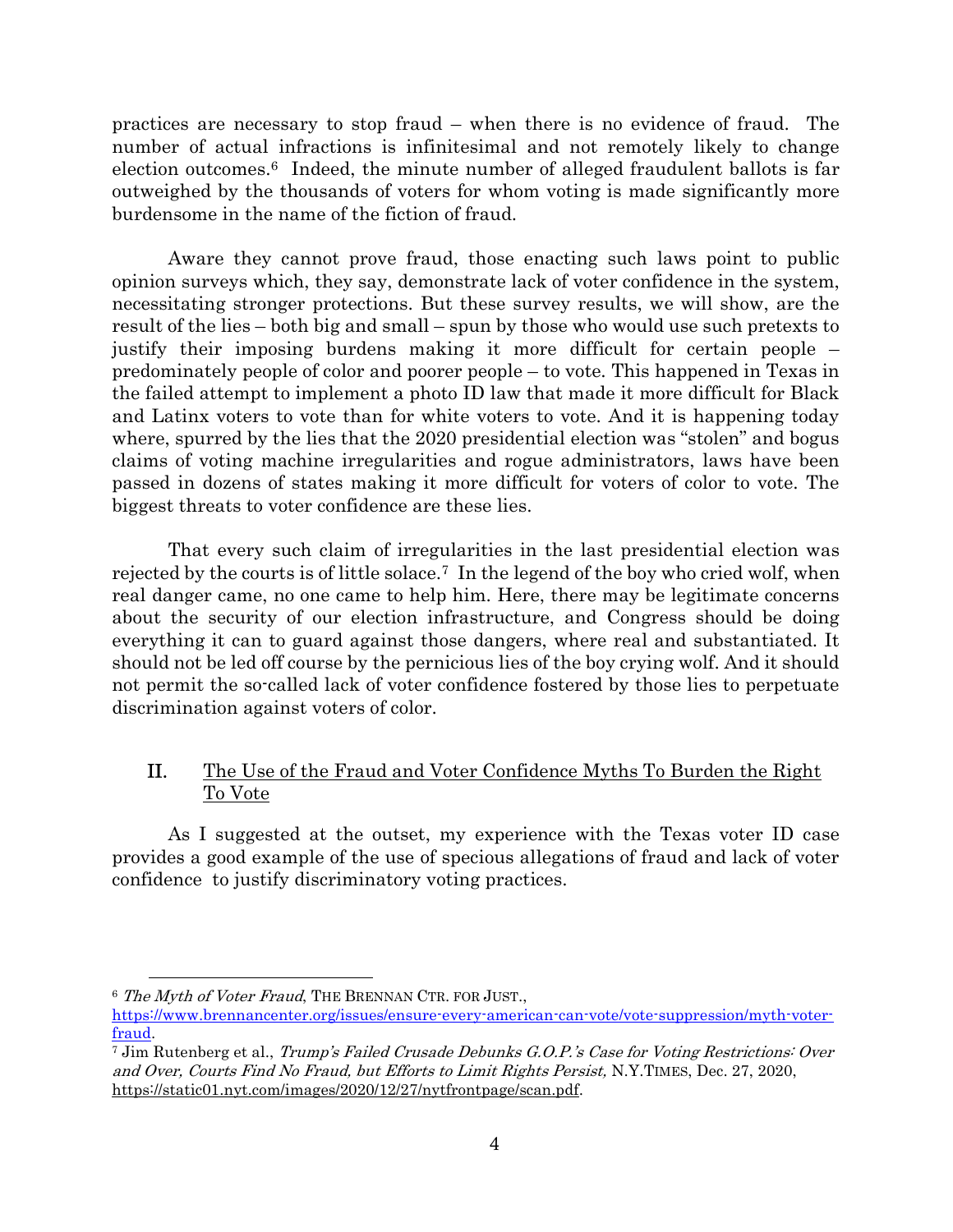Prior to 2011, Texas had a robust voter identification law, allowing voters to vote upon production of any one of multiple, commonly-held IDs.8 To the extent that the voter ID requirements were intended to prevent fraud, they seemed to be working quite well. There had been only two convictions for in-person voter impersonation fraud – the only sort of fraud a voter ID requirement addresses – out of 20 million votes cast in Texas between 2001 and 2011.<sup>9</sup>

Nevertheless, in 2011, the Texas legislature passed Senate Bill 14 ("SB 14"), which limited acceptable voter IDs to a handful of photo identification documents, namely a current or not expired for more than 60 days Texas drivers' license or personal identification card issued by the Department of Public Safety, U.S. military card, U.S. passport, Texas license to carry a concealed handgun, or Texas Election Identification Certificate, or a U.S. naturalization paper with a photograph.10 In the rushed process leading up to the passage of SB 14, the proponents and drafters of SB 14 were repeatedly made aware that, if enacted, the law would have a disproportionate effect on Black and Latinx voters. Nevertheless, they rejected dozens of amendments that would have lessened the impact of the law, and passed SB 14.<sup>11</sup>

SB 14 was found by a three-judge panel of the United States District Court for the District of Columbia to have a retrogressive impact on the rights of Black and Latinx voters in proceedings brought by Texas under Section 5 of the Voting Rights Act, seeking preclearance of the law.12 While Texas's appeal was pending, the Supreme Court issued its decision in Shelby County holding unconstitutional the coverage formula which defined which jurisdictions were subject to the provisions of Section 5, thus freeing Texas from the requirements of Section 5. That very same afternoon, Texas announced it would start implementing the new photo ID law, forcing the Lawyers' Committee, representing the Texas State Conference of the NAACP and the Mexican American Legislative Caucus of the Texas House of Representatives who had successfully intervened in the Section 5 action, as well as other civil rights organizations and the Department of Justice, to file suit under Section 2 of the Voting Rights Act.

That suit was successful, and Texas was forced to change its law, with the district court ruling – and the Fifth Circuit Court of Appeals affirmance en banc – that Texas's photo ID law discriminated against Black and Latinx voters under the effects prong of Section 2.13 Specifically, the plaintiffs proved that Black voters were

<sup>8</sup> Veasey v. Abbott, 830 F.3d 216, 225 (5th Cir. 2016) (en banc).

 $9$  *Id.* at 238-39.

<sup>10</sup> Id. at 225.

 $11$  *Id.* at 236, 239.

 $12$  Texas v. Holder, 888 F.Supp. 2d 113 (D.D.C. 2012).

<sup>13</sup> Veasey v. Abbott, 830 F.3d 216.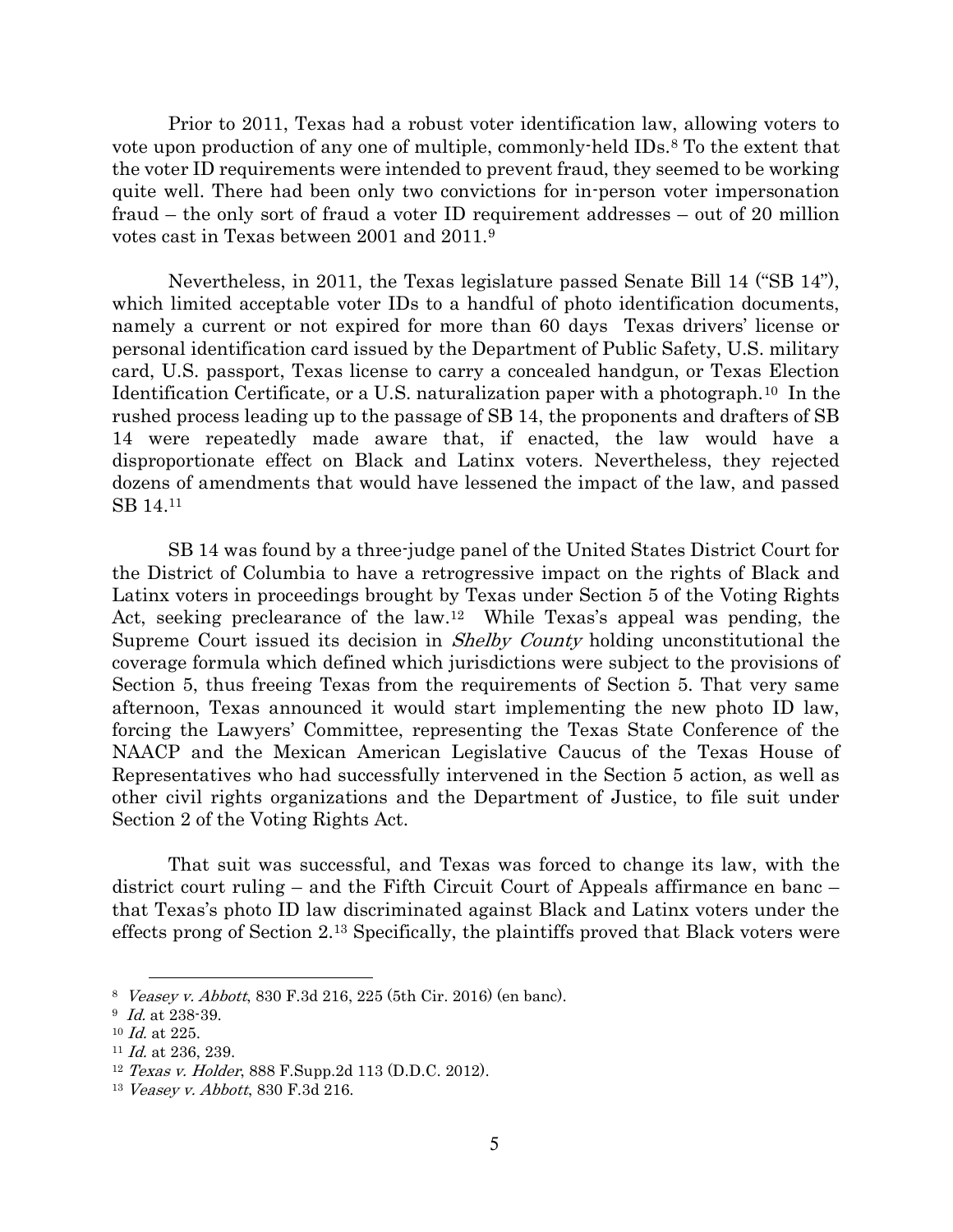almost twice as likely as white voters, and Latinx voters almost 2 and a half times as likely as white voters, to lack the required IDs, and that Black and Latinx voters were similarly less likely than white voters to be able to obtain the required IDs.14 As a result of these findings, the court entered an interim remedial order allowing any voter who lacked the required ID to vote upon execution of a declaration of a reasonable impediment. Ultimately, the Texas legislature replaced SB 14 with SB 5, which largely tracked the interim remedial order, and the Fifth Circuit Court of Appeals ruled that this provided the plaintiffs with their full remedy.<sup>15</sup>

For present purposes, however, it is the findings of the tenuousness of the justifications provided by the proponents of SB 14 – findings that the Fifth Circuit Court of Appeals ruled were material support to a finding of discrimination intent – that are of interest. First, the court noted that "Texas has a history of justifying voter suppression efforts such as the poll tax and literacy tests with the race-neutral reason of promoting ballot integrity."16 The court reasoned that, while the "Legislature is entitled to set whatever priorities it wishes," and that "Ballot integrity is undoubtedly a worthy goal," there was virtually no evidence of in-person voter fraud in Texas.<sup>17</sup> Second, the court highlighted "that many rationales were given for a voter identification law, which shifted as they were challenged or disproven by opponents."18 The first of these was fraud prevention; the second was that "such laws fostered public confidence in election integrity and increase voter turnout."19 The district court found that "there was no credible evidence" to support these claim.<sup>20</sup>

### III. The Next Generation of False Justifications: The Attack on Democracy

While, as the Fifth Circuit Court of Appeals noted in Veasey v. Abbott, the use of fraud as justification for voter suppressive laws is not new, the 2020 presidential election added a new and extraordinarily dangerous twist: using spurious and unsubstantiated voter fraud allegations – often directed at voting machine technology and other election infrastructure elements – in an attempt to reverse the will of the people altogether. This reached a crescendo in the dozens of suits brought by former President Donald Trump and his allies – many of which we at the Lawyers' Committee participated in, representing the NAACP as an intervenor or amicus curiae, as invariably these suits targeted areas of large numbers of Black voters in places such as Atlanta, Detroit, Milwaukee, and Philadelphia.

 $\overline{a}$  $14$  *Id.* at 251.

<sup>15</sup> Veasey v. Abbott, 888 F.3d 792 (5th Cir. 2018).

<sup>16</sup> 830 F.3d at 237.

<sup>17</sup> 830 F.3d at 238-39.

<sup>18</sup> 830 F.3d at 240-41.

<sup>19</sup> Veasey v. Perry, 71 F.Supp. 3d 627, 655 (S.D. Tex. 2014), affirmed in part and reversed in part on other grounds sub nom. Veasey v. Abbott, 830 F.3d 216 (5th Cir. 2016) (en banc). 20 Id.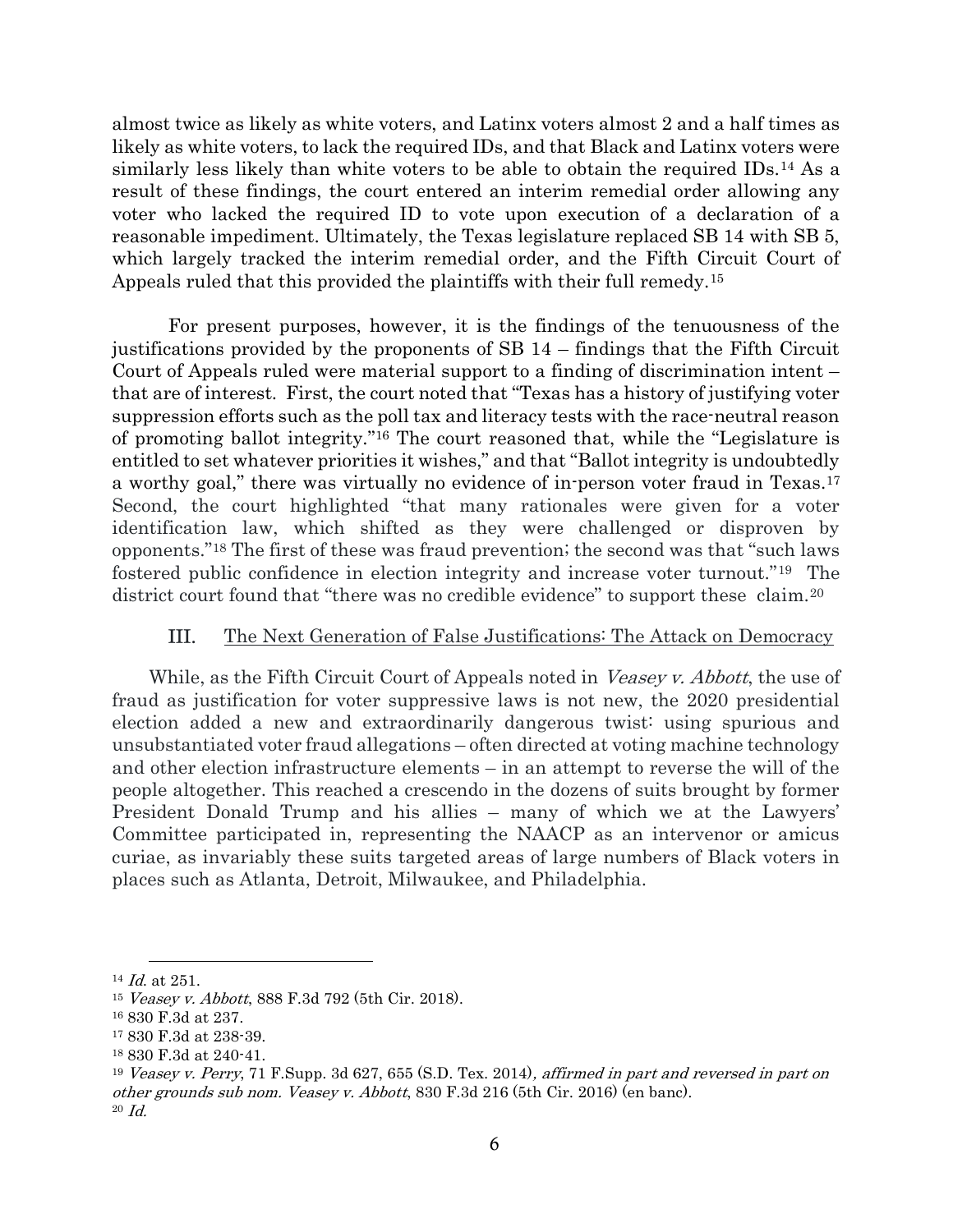### A. The 2020 Presidential Election Was Not Perfect, But It Was Secure

During the 2020 Presidential Election, we witnessed the largest voter turnout in American history. 159,633,396 voters turned out in the 2020 election, 20 million more than in any previous election. Turnout was the highest in 120 years in terms of the percentage of voting-eligible population, with 66.7 percent casting ballots. President Joseph Biden became the first U.S. presidential candidate to receive more than 80 million votes, with a final tally of 81,283,098 votes, or 51.3 percent of all votes cast for President. Former President Trump received the second highest total of any U.S. presidential candidate, trailing President Biden by a little over seven million votes.<sup>21</sup>

As a result of the pandemic, an unprecedented number of ballots were cast through early voting or vote-by-mail. Over 101.4 million voters in the Presidential Election cast their ballots before Election Day, nearly two-thirds of all ballots cast. Of those early votes, about 65.6 million were returned via mail-in ballots. Elections security experts lauded the 2020 Presidential Election as the "most secure in American history."<sup>22</sup>

That conclusion was shared by then-President Trump's own appointees. A joint statement issued by the Department of Homeland Security's Cybersecurity & Infrastructure Security Agency, or CISA, concluded:

> The November 3rd election was the most secure in American history…. There is no evidence that any voting system deleted or lost votes, changed votes, or was in any way compromised. Other security measures like preelection testing, state certification of voting equipment, and the U.S. Election Assistance Commission's (EAC) certification of voting equipment help to build additional confidence in the voting systems used in 2020. While we know there are many unfounded claims and opportunities for misinformation about the process of our elections, we can assure you we have the utmost confidence in the security and integrity of our elections, and you should too. When you have questions, turn to elections officials as trusted voices as they administer elections.<sup>23</sup>

This is not to say that the 2020 election – or any election – was perfect. The Lawyers' Committee, which helps coordinate the national, non-partisan Election Protection coalition, including the 866-OUR-VOTE hotline, received numerous

<sup>&</sup>lt;sup>21</sup> James M. Lindsay, *The 2020 Election by the Numbers*, COUNCIL ON FOREIGN REL., (Dec. 15, 2020), https://www.cfr.org/blog/2020-election-numbers.

<sup>22</sup> Sara Cook, Election infrastructure officials: 2020 election was "most secure in American history", CBS NEWS (Nov. 20, 2020), https://www.cbsnews.com/live-updates/2020-election-most-secure-historydhs/.

<sup>23</sup> Joint Statement from Elections Infrastructure Government Coordinating Council & The Election Infrastructure Sector Coordinating Executive Committees, Nov. 12, 2020,

https://www.cisa.gov/news/2020/11/12/joint-statement-elections-infrastructure-governmentcoordinating-council-election.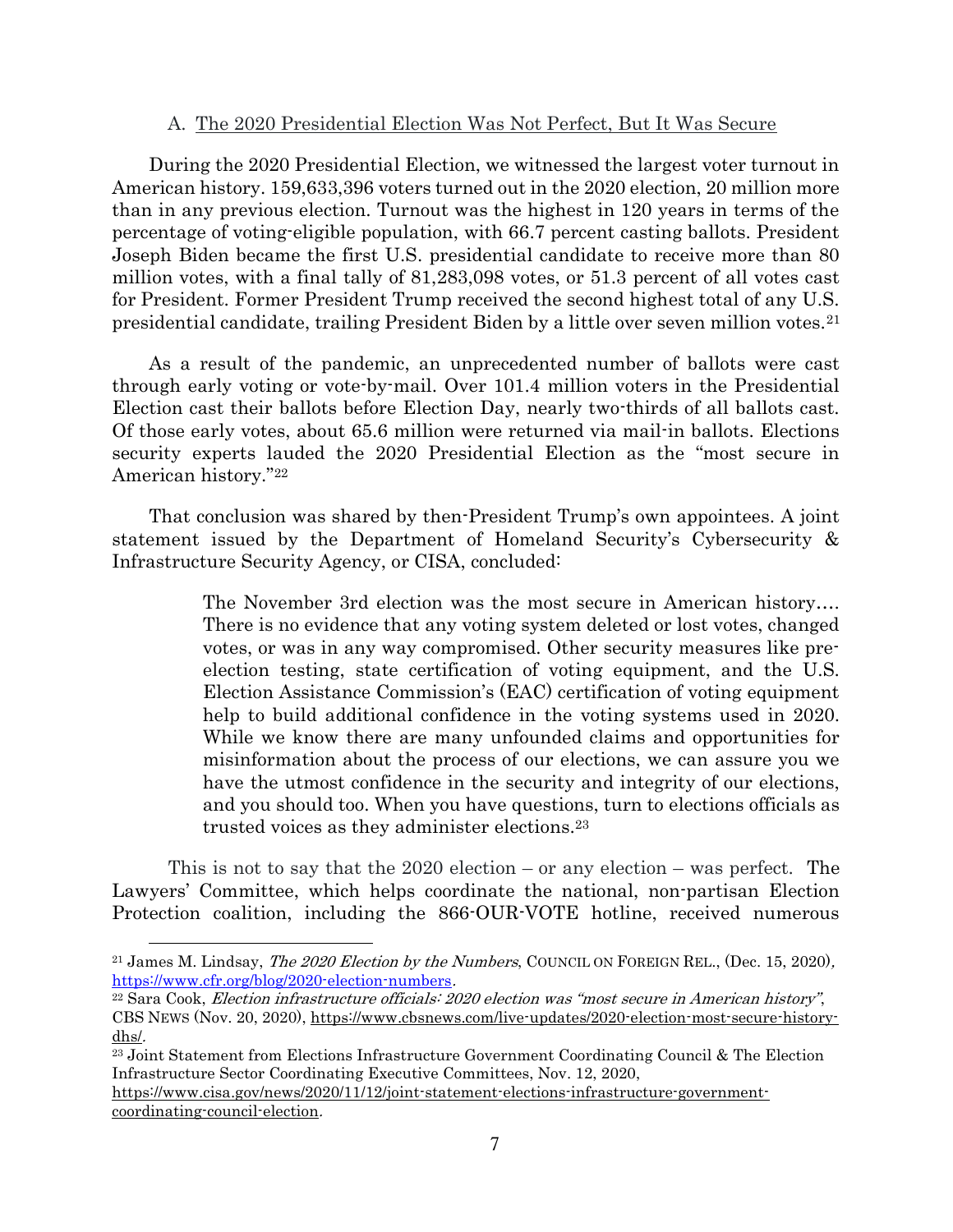reports of voters of color having trouble registering to vote, casting their ballot or having their ballot counted. A little over 54 percent of all voters who called the Election Protection Hotline and reported their race or ethnicity were voters of color. They reported several basic barriers to voting access, which disproportionately impacted voters of color:

• Restrictions or lack of information about voter registration;

 Lack of notice about the consolidation or closure of polling places;

 Purging of voter rolls in violation of the National Voter Registration Act;

 Lack of information about how to access vote-by-mail opportunities;

 Unreasonable vote-by-mail deadlines, due to mail delivery and return delays;

• Rejection of absentee ballots through misuse of signaturematching procedures;

• Restrictive voter identification laws, which failed to provide alternatives to voters lacking required information (such as those voters with nontraditional mailing addresses) or who do not have reasonable access to government offices that offer accepted forms of identification; and

 Long lines that resulted in hours long wait times due to an insufficient number of voting machines or equipment malfunctions.

We also received reports of violations of federal law, including the failure to provide language assistance in violation of Section 203 of the Voting Rights Act and the denial of assistance from a person chosen by the voter in violation of Section 208 of the Act. Many of these problems were exacerbated by overwhelmed election officials who were unprepared and under-resourced for the unprecedented levels of voter participation, particularly during a pandemic.

### B. The "Big Lie" Is Not About Election Infrastructure Security

Thus, particularly in the context of the pandemic, the 2020 election was an unqualified success insofar as ensuring that cast ballots were counted accurately. Nevertheless, lawyers representing the interests of former President Trump filed suit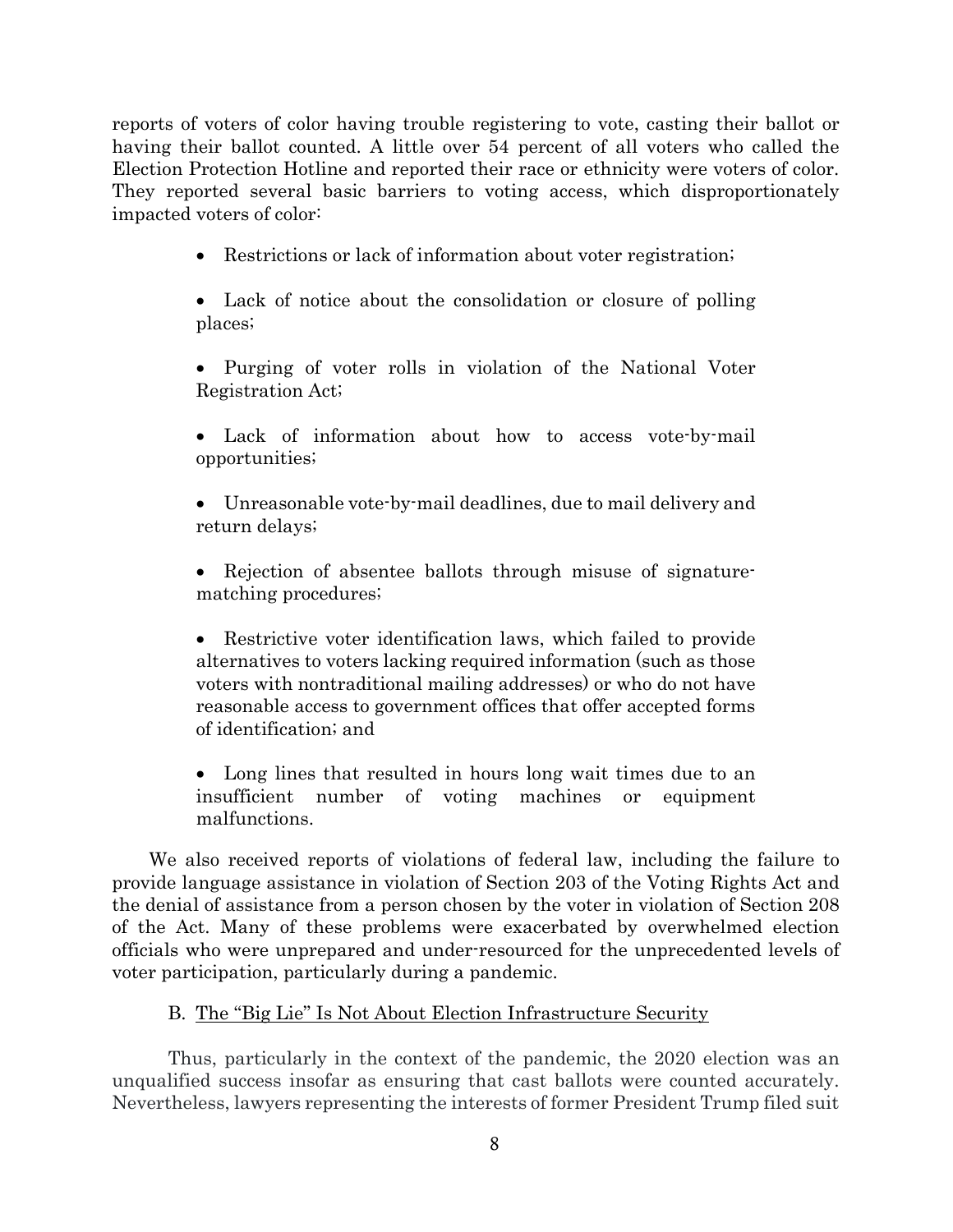after suit in Arizona, Georgia, Michigan, Pennsylvania, and Wisconsin, alleging that the election was not secure, that it had been "stolen" or "rigged." Often the allegations took the form of attacks on the election infrastructure. These allegations, made in a Michigan suit, are representative:

> 1. "'[T]he absentee voting counts in some counties in Michigan have likely been manipulated by a computer algorithm,' and [] at some time after the 2016 election, software was installed that programmed tabulating machines to 'shift a percentage of absentee ballot votes from Trump to Biden.'"

> 2. "Smartmatic and Dominion were founded by foreign oligarchs and dictators to ensure computerized ballotstuffing and vote manipulation to whatever level was needed to make certain Venezuelan dictator Hugo Chavez never lost another election."

> 3. "The several spikes cast solely for Biden could easily be produced in the Dominion system by preloading batches of blank ballots in files such as Write-Ins, then casting them all for Biden using the Override Procedure (to cast Write-In ballots) that is available to the operator of the system."<sup>24</sup>

All of these claims and other similar claims were summarily dismissed by court after court—often by judges who had been appointed by President Trump—and some of the attorneys making these claims were ultimately subjected to sanctions and disciplinary proceedings for advancing claims that were not based on facts.<sup>25</sup>

Congress should ensure that electronic voting machines are both secure from interference–domestic or foreign—and provide accessible means for all voters that are fully auditable, both by election officials to ensure that the votes counted by the machines match the votes cast by the voters and by the voters themselves before they leave the polling places. But it should do so based on sound, substantiated evidence, not political posturing.

 $^{24}$  Timothy King, et al. v. Gretchen Whitmer, et al. United States District Court for the Eastern District of Michigan, case no. 2:20-cv-13134-LVP-RSW, ECF. No. 172, Aug. 25, 2021, p. 15 (internal citations omitted).

<sup>&</sup>lt;sup>25</sup> See generally Tracking election disputes, lawsuits, and recounts, BALLOTPEDIA'S 2020 ELECTION HELP DESK, https://ballotpedia.org; Jacob Shamsian & Sonam Sheth, Trump and his allies filed more than 40 lawsuits challenging the 2020 election results. All of them failed, BUSINESS INSIDER (Feb. 22, 2021), https://www.businessinsider.com/trump-campaign-lawsuits-election-results-2020-11; Postelection lawsuits related to the 2020 United States presidential election, WIKIPEDIA https://en.wikipedia.org (last accessed January 17, 2022).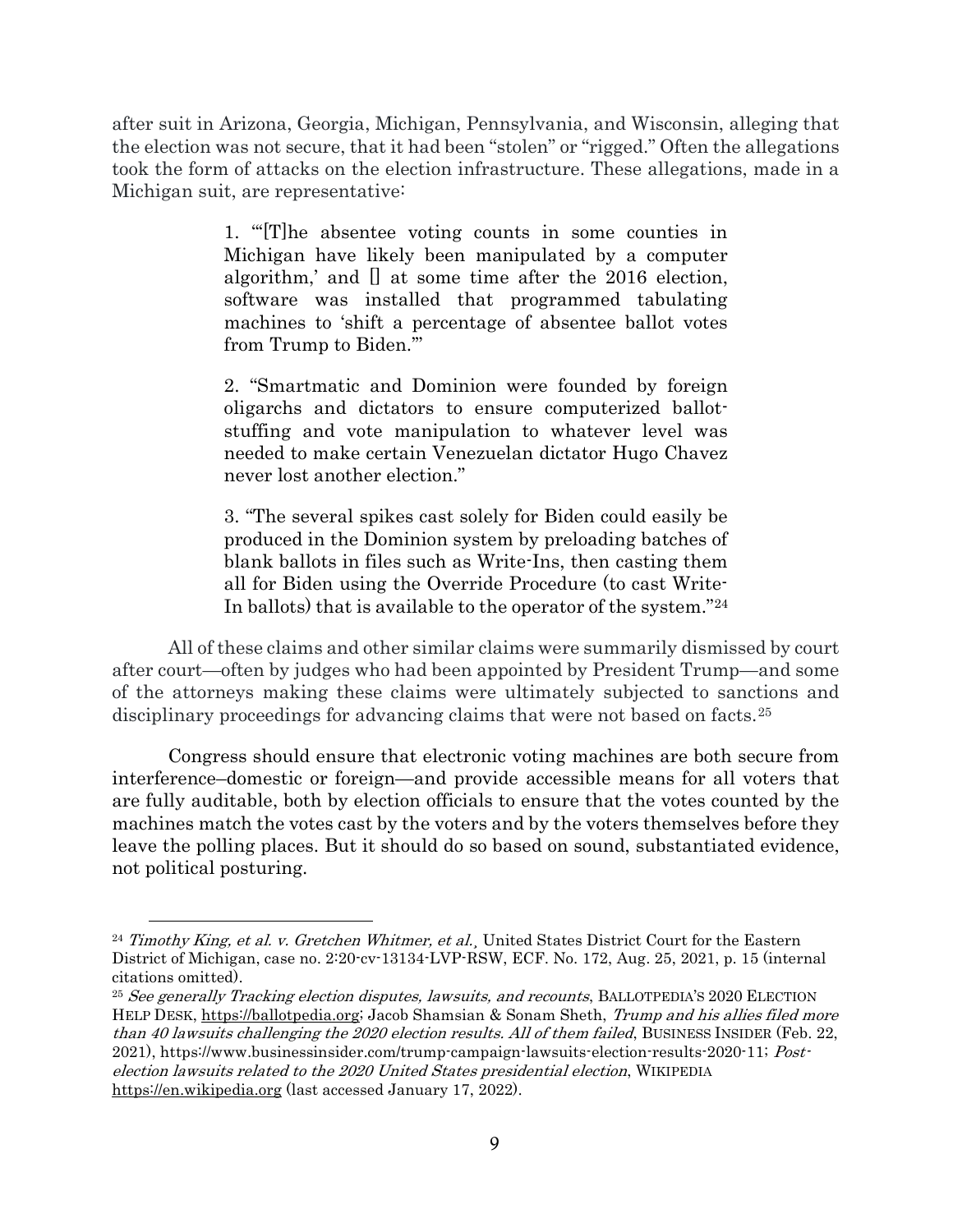For example, the Lawyers' Committee was co-counsel for plaintiffs in a case dealing with cyber-security issues in Georgia. There, the court described the evidence submitted by plaintiffs as "a mountain of evidence demonstrating the burdens to the voting process and to the casting of a secure, reliable, counted ballot that some portion of voters across Georgia, including Plaintiffs, had experienced as a result of the state's continued use of voting equipment, software, hardware, election and voter databases, that were demonstrably shown to be antiquated, seriously flawed, and vulnerable to failure, breach, contamination and attack."26 As a result, in April 2019, the court enjoined the use of Georgia's Direct Recording Electronic voting machines (DRE) and Global Election Management Systems (GEMS) beyond the 2019 election cycle. But nowhere in that litigation did the plaintiffs suggest that an election had ever been tampered with. Rather, the focus of the case was on the real vulnerabilities of the system and the need to take reasonable steps to protect against potential threats.

That, unfortunately, is not what the "Big Lie" is all about. It is not tethered to reality, let alone evidence.

#### C. The "Big Lie's" Intent and Effect is to Undermine Voter Confidence

 The "Big Lie" that the 2020 presidential election was stolen has become the stock in trade of numerous politicians, including the former President, and has become a rallying call for a sector of the electorate. This is not merely a matter of partisan politics. Were it so, the Lawyers' Committee, as a non-partisan organization, would be silent. The sad fact is that the repetition of the "Big Lie" eats at the core of our democracy.

Studies have shown that disinformation campaigns such as the "Big Lie" can have a damaging impact on voters' faith in the system. After President George W. Bush won reelection, Republicans had a high level of confidence in the accuracy of the election, but this figure dropped significantly in the following decade. During that time there was a mix of wins by both parties, but also the beginning of a vigorous campaign by certain political sectors pressing unsubstantiated claims against election systems. As the November 2016 election day approached, then-presidential candidate Trump increased the volume:

> "Of course there is large scale voter fraud happening on and before election day."

<sup>&</sup>lt;sup>26</sup> Donna Curling, et al. v. Brad Raffesnperger, U.S. District Court for the Northern District of Georgia, no. 1:2017-cv-02989, Doc. 768, filed August 7, 2020; Curling v. Raffensperger, 493 F.Supp. 3d 1264 (N.D.GA. 2020).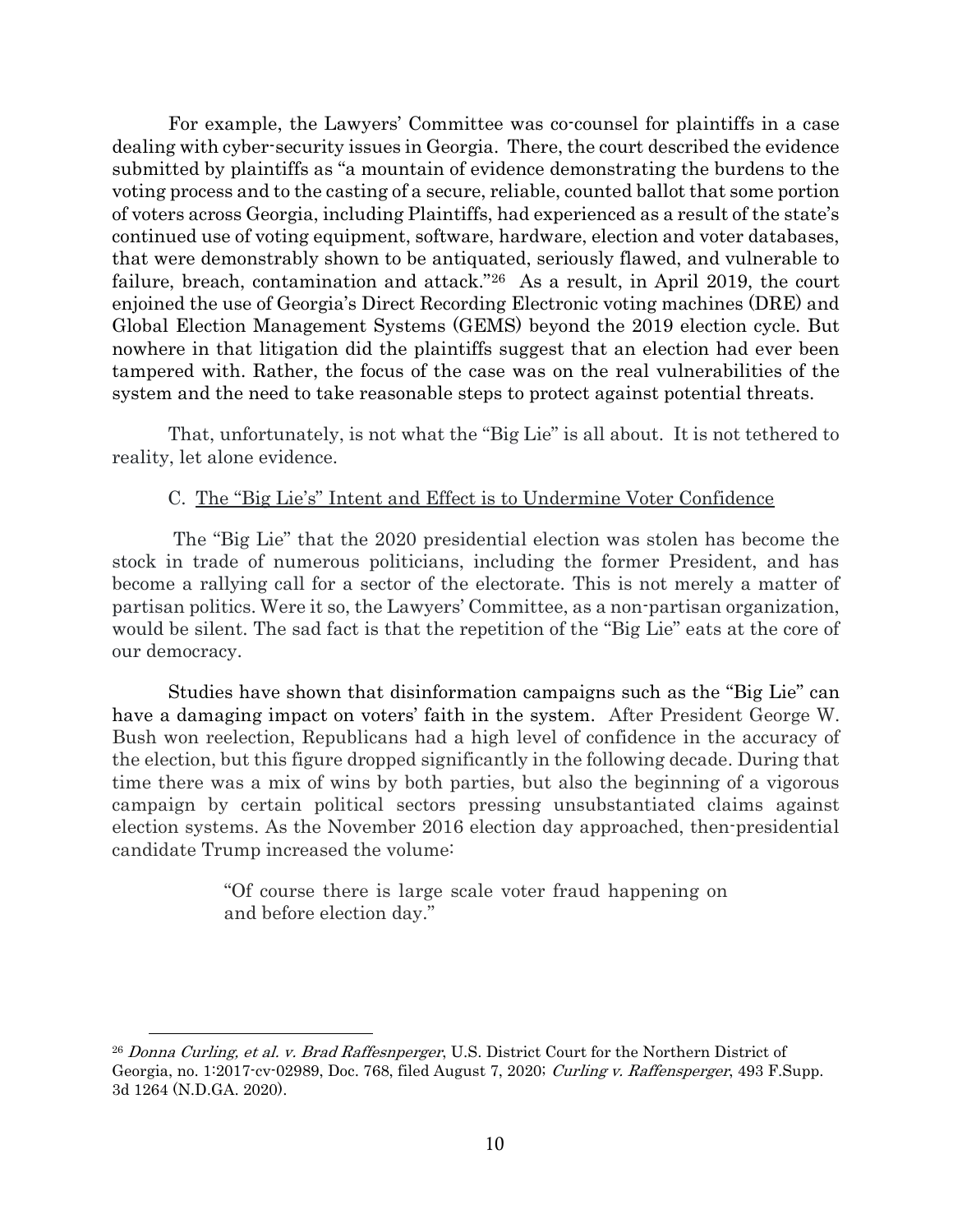"The election is absolutely being rigged by the dishonest and distorted media pushing Crooked Hillary – but also at many polling places – SAD".<sup>27</sup>

One survey of voting age citizens at the time of the 2016 election found that allegations of election rigging changed their belief about whether fraud was likely if the fraud would hurt their political party. An author of the study concluded, "Allegations that the election is rigged reduce Americans' support for the democratic norms that underlie the U.S. system of government."<sup>28</sup>

In a study of former President Trump's claims of election fraud conducted by Brendan Nyhan of Dartmouth and other scholars, researchers found the claims undermined faith in elections, especially among his supporters.<sup>29</sup> Saying that confidence in elections may be a "soft target," Dr. Nyhan commented, "It's complicated, hard to observe, unintuitive, and relies on trust. Trust in institutions seems to be easier to destroy than to build." Speaking of the unsubstantiated claims, he added that his major worry is the damage to "institutional legitimacy."<sup>30</sup>

Dr. Nyhan's fear is well-founded. In 2006, the same year that we saw a strong bipartisan reauthorization of the Voting Rights Act, the United States was ranked as a "Full Democracy" by the Democracy Index. Less than two decades later, much has changed. In 2021, the United States was ranked as a "Flawed Democracy," driven by growing efforts at the state and local levels to suppress voting and to subvert legitimate election results. As the Democracy Index's authors explained, "public trust in the democratic process was dealt a blow by the refusal of Donald Trump and many of his supporters to accept the election result" in the 2020 elections.31 Just this month, an NPR/Ipsos poll found that two-thirds of all Republican respondents subscribe to the "Big Lie" that the election was stolen from former President Trump because of

<sup>27</sup> US election 2016: Trump says election 'rigged at polling places', BBC NEWS (Oct. 17, 2016), https://www.bbc.com/news/election-us-2016-37673797.

<sup>&</sup>lt;sup>28</sup> Bethany Albertson, Allegations of Fraud Weakened Voter Confidence in the 2016 Election, THE WASH. POST (Oct. 8, 2020), Allegations of fraud weakened voter confidence in the 2016 election. That could happen again.

 $29$  Nicolas Berlinski et al., The Effects of Unsubstantiated Claims of Voter Fraud on Confidence in Elections, J. OF EXPERIMENTAL POL. SCI. (2021) 1–1, The Effects of Unsubstantiated Claims of Voter Fraud on Confidence in Elections, (cambridge.org); David A. Graham, The Damage of Trump's Voter Fraud Allegations Can't Be Undone, THE ATLANTIC, Jun. 19, 2020, Study: Trump's Voter-Fraud Allegations Do Lasting Damage.

<sup>&</sup>lt;sup>30</sup> David A. Graham, *The Damage of Trump's Voter Fraud Allegations Can't Be Undone*, THE ATLANTIC (June 19, 2020), Study: Trump's Voter-Fraud Allegations Do Lasting Damage. <sup>31</sup> Global Democracy Has a Very Bad Year, THE ECONOMIST (Feb. 2, 2021),

https://www.economist.com/graphic-detail/2021/02/02/global-democracy-has-a-very-bad-year.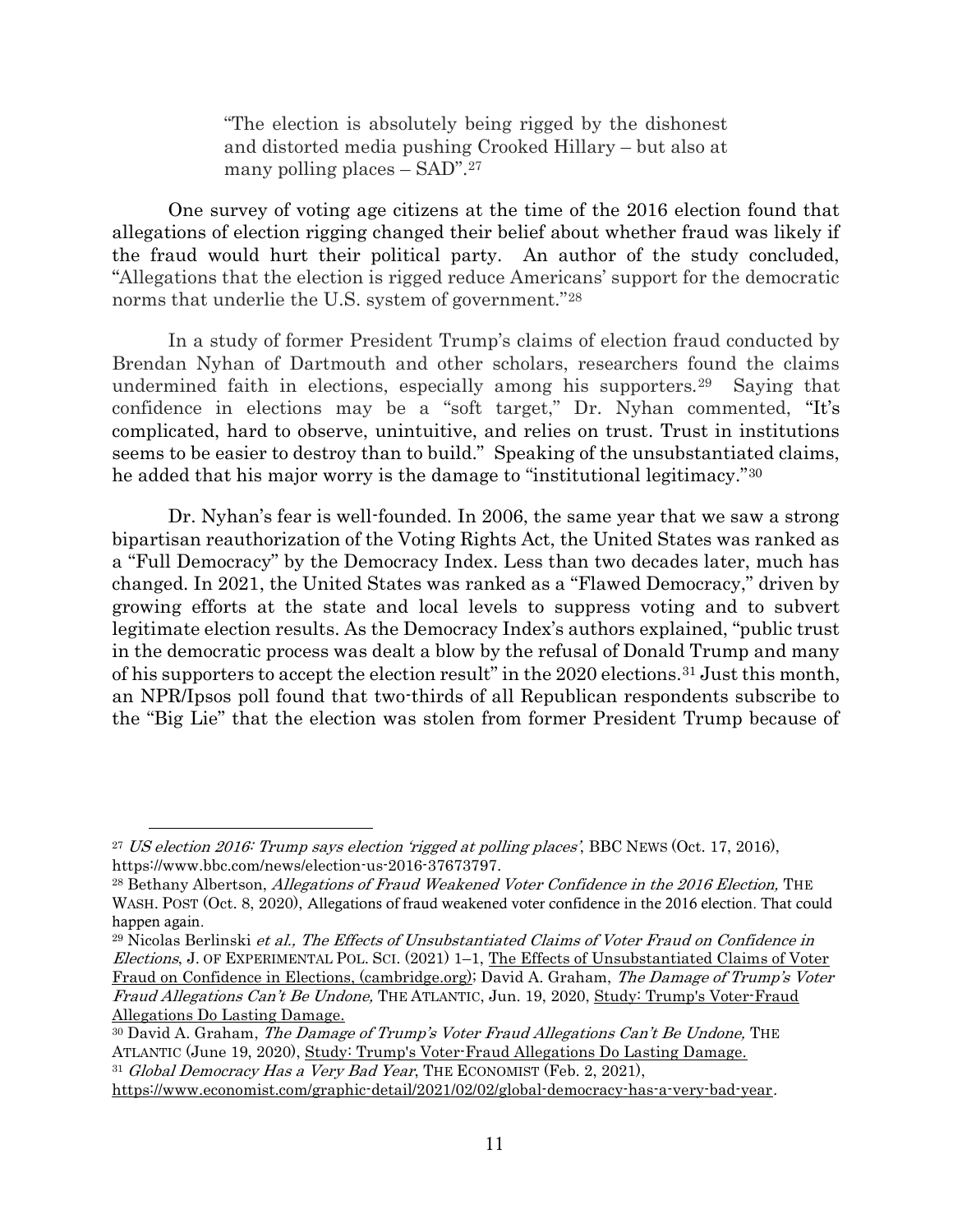rampant fraud, with fewer than half saying they are willing to accept the results of the 2020 election.<sup>32</sup>

# D. The Fabricated Loss of Voter Confidence Is Used To Support the Erection of Obstacles To Voting

Worse still, misguided public sentiment of lost confidence in our election system is then used by lawmakers as justification to impose changes in election practices. Last spring, the New York Times studied what they called a "feedback loop" in which falsehoods shape voter attitudes and lawmakers "cite those attitudes as the basis for major changes." The paper counted 33 states where legislators said low public confidence in election integrity was the justification for bills to restrict voting. The report noted an instance where a state legislator asserted such justifications yet was unable to point to evidence supporting the claims about flawed elections, but still claimed restrictive laws were needed because the public believed there were problems. The Times noted that misgivings about election integrity are not new, but the scale of the current effort involves many more bills and far reaching restrictions, and the depressed confidence has resulted from an organized disinformation campaign.<sup>33</sup>

In 2021, 19 states enacted 34 laws making it harder to vote, especially for people of color and lower-income people.34 As the Brennan Center for Justice reported in its most recent summary of pending voting legislation:

> These numbers are extraordinary: state legislatures enacted far more restrictive voting laws in 2021 than in any year since the Brennan Center began tracking voting legislation in 2011. More than a third of all restrictive voting laws enacted since then were passed this year. And in a new trend this year, legislators

 $\overline{a}$ 

<sup>33</sup> Maggie Astor, 'A Perpetual Motion Machine': How Disinformation Drives Voting Laws, N.Y TIMES (May 13, 2021), Here's How Disinformation Drives Voting Laws; Isaac Stanley-Becker,

Disinformation Campaign Stokes Fears About Mail Voting, THE WASH. POST (Aug. 20, 2020), https://www.washingtonpost.com/politics/disinformation-campaign-stokes-fears-about-mail-votingusing-lebron-james-image-and-boosted-by-trump-aligned-group/2020/08/20/fcadf382-e2e2-11ea-8181- 606e603bb1c4\_story.html; Rob Kuznia et al., Stop the Steal's Massive Disinformation Campaign Connected to Roger Stone, CNN (Nov. 14, 2020), https://www.cnn.com/2020/11/13/business/stop-thesteal-disinformation-campaign-invs/index.html; Jane Mayer, The Big Money Behind the Big Lie, THE NEW YORKER (Aug. 2, 2021), https://www.newyorker.com/magazine/2021/08/09/the-big-moneybehind-the-big-lie.

 $32$  Joel Rose & Liz Baker, Six in 10 Americans say U.S. democracy is in crisis as the "Big Lie" takes root, NPR (Jan. 3. 2022), https://www.npr.org/2022/01/03/1069764164/american-democracy-poll-jan-6.

<sup>&</sup>lt;sup>34</sup> Voting Laws Roundup: December, 2021, BRENNAN CTR. FOR JUST. (Jan. 12, 2022), https://www.brennancenter.org/our-work/research-reports/voting-laws-roundup-december-2021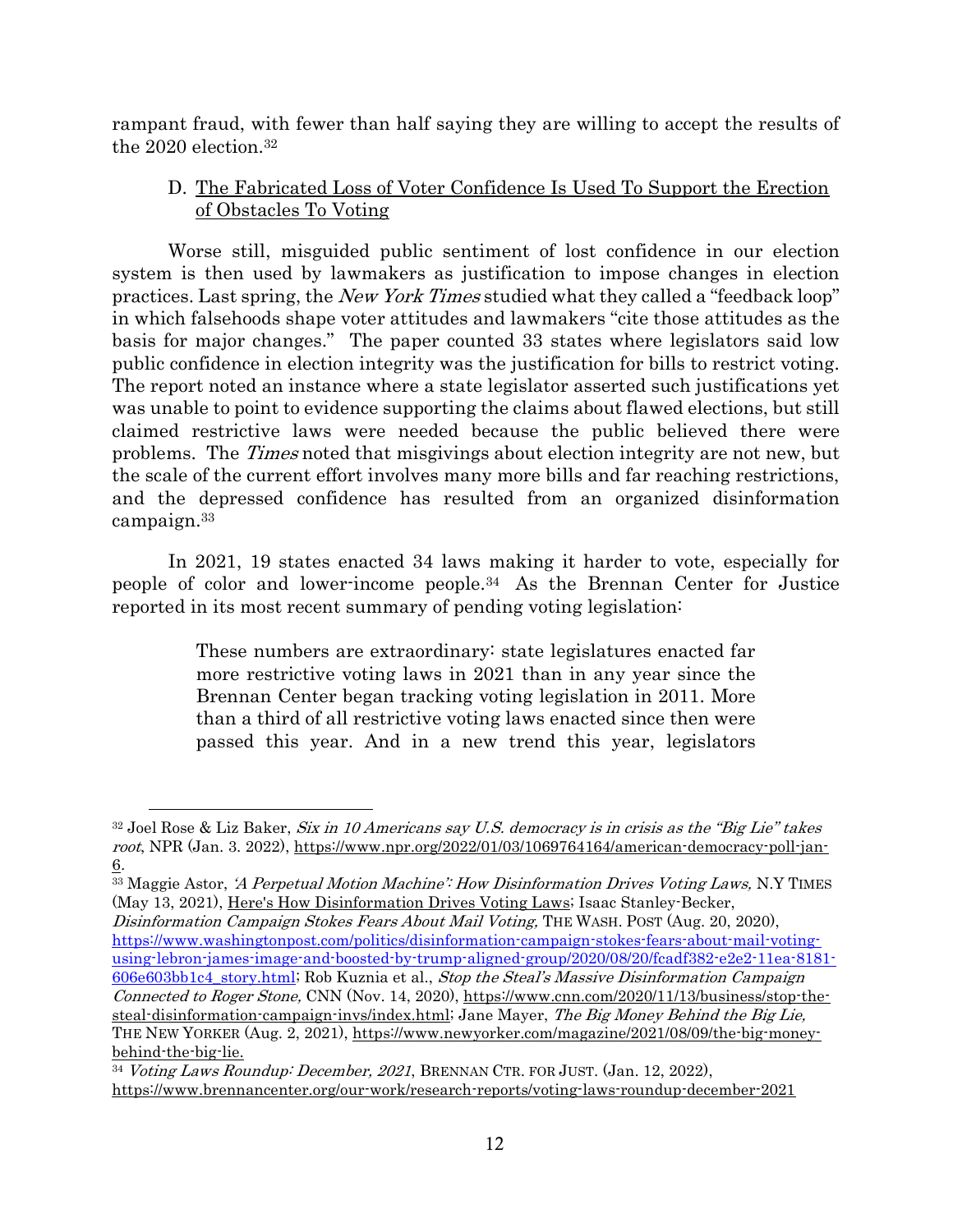introduced bills to allow partisan actors to interfere with election processes or even reject election results entirely.<sup>35</sup>

Again, Georgia and Texas are illustrative.<sup>36</sup> In Georgia, state legislators responded to the record-shattering turnout of 2020 by passing omnibus legislation, known as SB 202, that restricts the right to vote at nearly every step of the process and disproportionately affects voters of color. Among its provisions, the law requires voter identification in order to request an absentee ballot and vote absentee; severely limits access to absentee ballot drop boxes; and significantly shortens the period in which voters can apply for and cast absentee ballots.<sup>37</sup> These restrictions were adopted right after the November 2020 election where voters of color used absentee ballots to an unprecedented degree, and in the cases of Black (29.4%) and Asian (40.3%) voters, at higher rates than white (25.3%) voters.<sup>38</sup>

The high turn-out, particularly by voters of color, is evidently part of what prompted the new laws. After the results of the Georgia senate races in early 2021, a Gwinnett County elections official in suburban Atlanta – a county in which people of color have been a growing proportion of the electorate – argued for voter restrictions saying, "They don't have to change all of them, but they have got to change the major parts of them so we at least have a shot at winning."39 It is no surprise, then, that  $SB 202$  also prohibits the providing of food and drink to voters waiting in line to vote,  $40$ when it is well-known that in Georgia, voters of color wait to vote for considerably longer periods of time than do white voters.<sup>41</sup>

Despite the actual motivation for Georgia's new law, throughout the debate on SB 202, its supporters attempted to justify the bill using language similar to that used by former President Trump and his allies concerning non-existent election irregularities in the 2020 Georgia Presidential vote. Within days of the election, Representative Barry Fleming, Chair of Georgia's House Special Committee on

 $35$  *Id.* 

<sup>36</sup> See Georgia State Conference of NAACP v. Raffensperger, N.D. GA. No. 1:21-cv-1259-JPB, filed March 28, 2021; amended May 28, 2021; Texas State Conference of NAACP v. Greg Abbott, et al. District Court, Harris County, 189th Judicial District, Case no. 2021-57207, filed September 7, 2021. (The Lawyers' Committee is, as are other civil rights organizations, challenging the laws passed by Georgia and Texas described in this testimony.)

<sup>37</sup> SB 202/AP, Section 25, 26 28. https://www.legis.ga.gov/api/legislation/document/20212022/201498 <sup>38</sup> Georgia State Conference of the NAACP v. Raffensperger, First Amended Complaint, at 47.

<sup>&</sup>lt;sup>39</sup> Michael Wines, After Record Turnout, Republicans are Trying to Make it Harder to Vote, N.Y. TIMES (Mar. 26, 2021), https://www.nytimes.com/2021/01/30/us/republicans-voting-georgiaarizona.html.

<sup>40</sup> SB 202/AP, Section 33, https://www.legis.ga.gov/api/legislation/document/20212022/201498 <sup>41</sup> Stephen Fowler, Why Do Nonwhite Georgia Voters Have To Wait In Line For Hours? Too Few Polling Places, GA. PUB. BROADCASTING (Oct. 17, 2020),

https://www.npr.org/2020/10/17/924527679/why-do-nonwhite-georgia-voters-have-to-wait-in-line-forhours-too-few-polling-pl.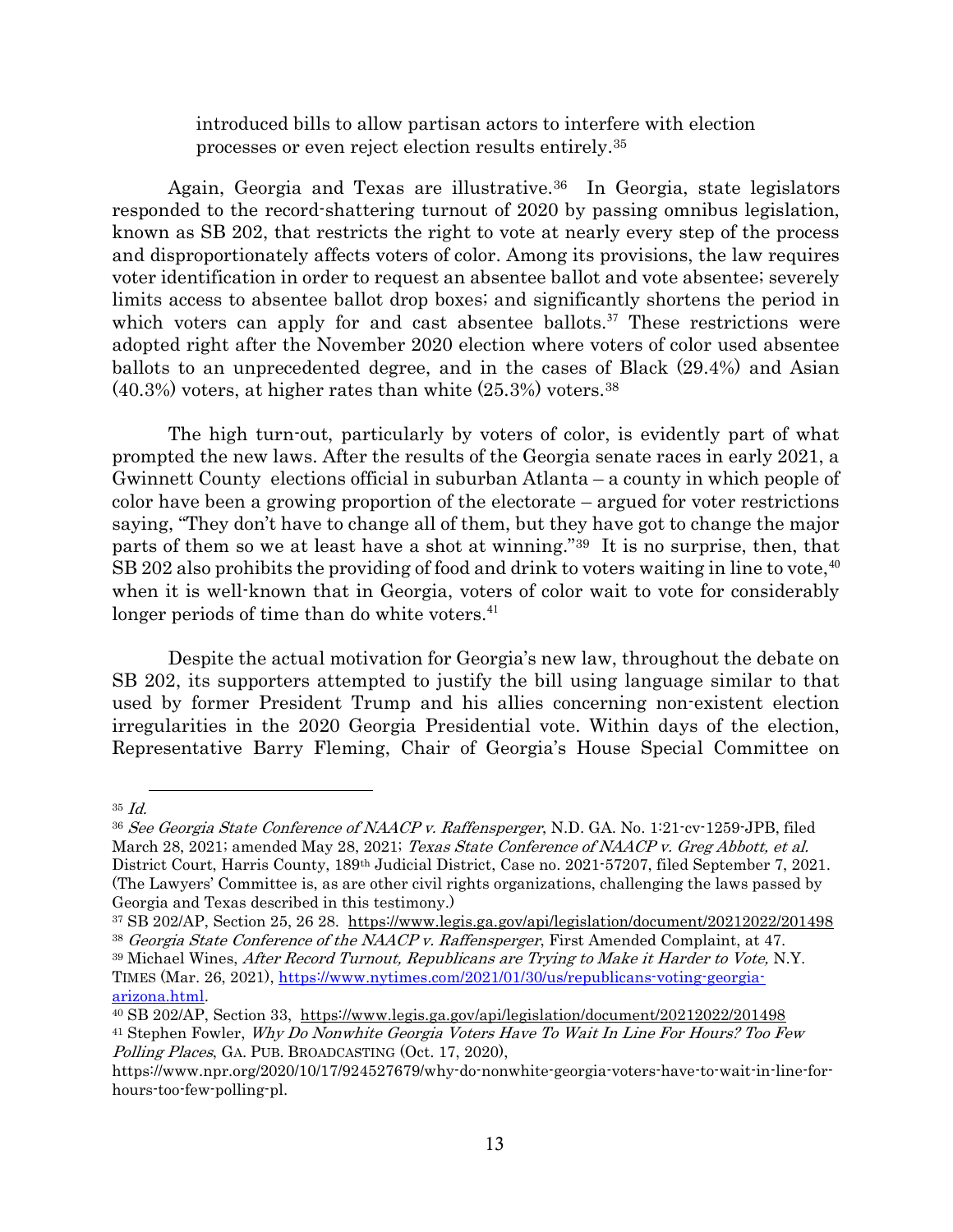Election Integrity, publicly likened absentee ballots to the "shady part of town down near the docks" where the "chance of being shanghaied" is significant, and concluded "Expect the Georgia Legislature to address that in our next session in January.<sup>42</sup> Among other things, the preamble to SB 202 indicates that the overhaul of Georgia's election procedures was necessary due to a significant lack of confidence in Georgia election systems, with many electors concerned about allegations of rampant voter suppression and many electors concerned about allegations of "rampant voter fraud." The preamble also asserts the law was designed to "address the lack of elector confidence in the election system," reduce the burden on election officials, and streamline the process of conducting elections by promoting uniformity in voting.<sup>43</sup>

Although the preamble pays lip-service to concerns about voter suppression, SB 202 increases, rather than address, those concerns. Others in Georgia were somewhat more candid. Republican Lieutenant Governor, Geoff Duncan, told CNN that the law was the fallout from a 10 week misinformation campaign by the former president and his allies, including by his personal attorney, Rudy Giuliani, who "showed up in a couple of committee rooms and spent hours spreading misinformation and sowing doubt across, you know, hours of testimony."<sup>44</sup>

Texas passed a law, SB 1, which, among other things, empowers partisan poll watchers with virtually unfettered access in polling places, while at the same time tying the hands of election officials to stop the poll watchers from engaging in intimidating conduct. Texas has a well-documented history of voter intimidation by poll watchers that has disproportionately affected voters of color. The courts have acknowledged this pattern before. In 2014, a federal district court described this very issue: "Minorities continue to have to overcome fear and intimidation when they vote. . . . [T]here are still Anglos at the polls who demand that minority voters identify themselves, telling them that if they have ever gone to jail, they will go to prison if they vote. Additionally, there are poll watchers who dress in law enforcement-style clothing for an intimidating effect to which voters of color are often the target."<sup>45</sup>

When first introduced in early March 2021, one of the predecessor bills that would become SB 1 stated that its purpose was "to exercise the legislature's constitutional authority under Section 4, Article VI, Texas Constitution, to make all

<sup>43</sup> SB 202/AP, Section 2, lines 68-148,

 $42$  Barry Fleming, *Republican Party wins on Election Day, and future is bright*, THE AUGUSTA CHRONICLE (Nov. 15, 2020),

https://www.augustachronicle.com/story/opinion/columns/guest/2020/11/15/guest-column-republicanparty-wins-on-election-day-and-future-is-bright/43155971/

https://www.legis.ga.gov/api/legislation/document/20212022/201498

<sup>&</sup>lt;sup>44</sup> See Sara Murray and Jason Morris, Georgia's GOP lieutenant governor says Giuliani's false fraud claims helped lead to restrictive voting law, CNN (Apr. 8, 2021),

https://www.cnn.com/2021/04/07/politics/geoff-duncan-voter-fraud-cnntv/index.html.

<sup>45</sup> Veasey v. Perry, 71 F. Supp. 3d 627, 636–37 (S.D. Tex. 2014), aff'd and reversed on other grounds, Veasey v. Abbott, 830 F.3d 216 (5th Cir. 2016) (en banc).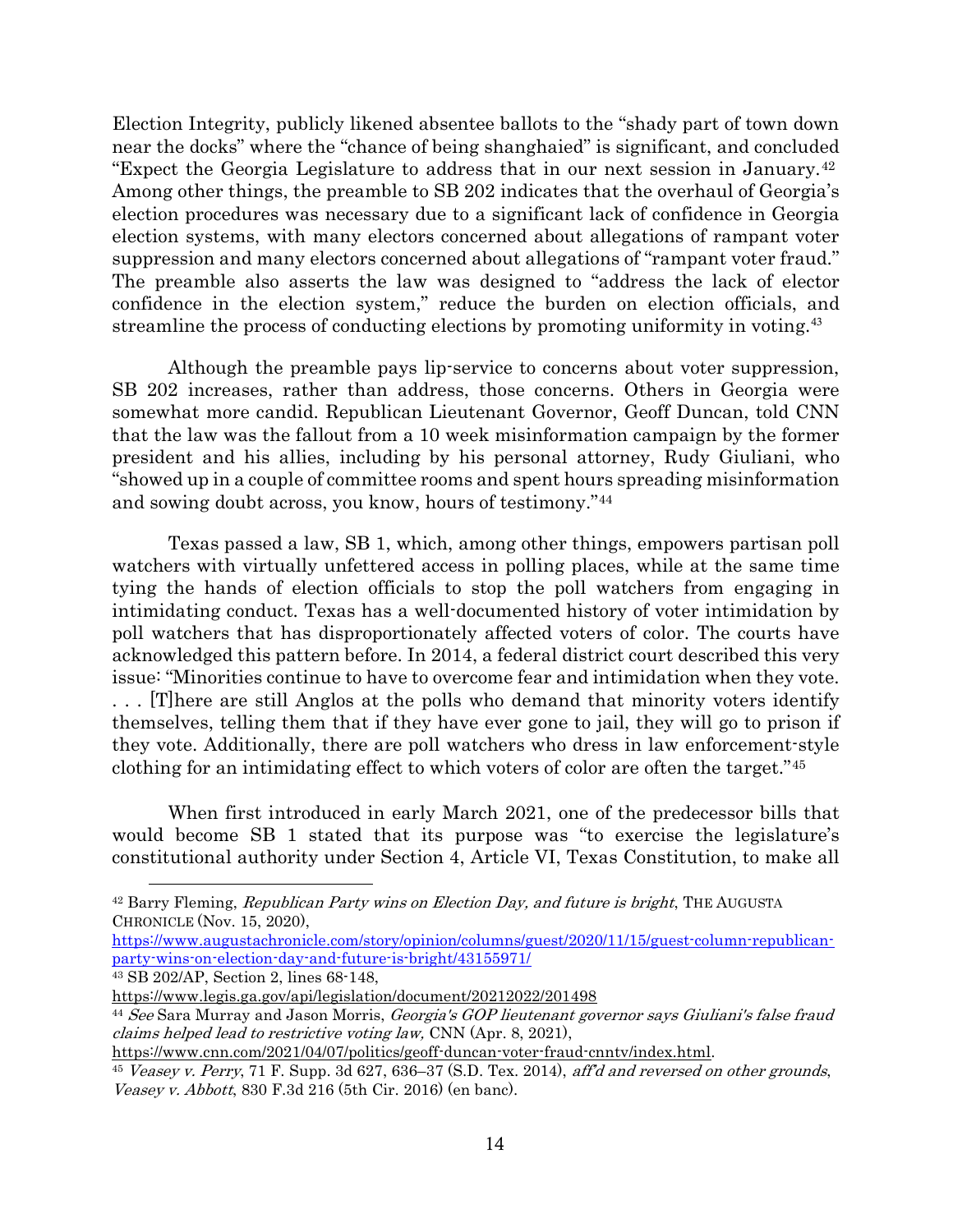laws necessary to detect and punish fraud and preserve the purity of the ballot box." Over the course of committee hearings and floor debate on the bill, its sponsor used this "purity of the ballot box" language to defend the Bill. In its final form, the bill still referenced Section 4, Article VI of the Texas Constitution, stating that its purpose was to "make all laws necessary to detect and punish fraud." The final bill included in its first pages a series of "findings," which stated that "fraud in elections threatens the stability of a constitutional democracy," "reforms are needed to the election laws of this state to ensure that fraud does not undermine the public confidence in the election process," and reforms to the election laws "are enacted solely to prevent fraud in the electoral process and ensure that all legally cast ballots are counted."<sup>46</sup>

Harris County, a Texas county with a large number of Black and Latinx voters was the county that made the greatest use of drop boxes in the 2020 election, and was clearly the target of SB 1's prohibition of drop boxes.<sup>47</sup> But there was no evidence of even minor voting irregularities in the 2020 election in Harris Country or anywhere else in Texas.<sup>48</sup> The Harris County Election Security Task Force issued a final report on the 2020 election, which concluded: "In this election there were nearly 1.7 million votes cast in Harris County. Despite the record turnout, the task force received approximately twenty allegations of wrongdoing that needed to be elevated to the level of a formal investigation. Despite claims, our thorough investigations found no proof of any election tampering, ballot harvesting, voter suppression, intimidation or any other type of foul play that might have impacted the legitimate cast or count of a ballot."<sup>49</sup> The Texas Attorney General's office spent 22,000 staff hours in 2020 investigating voter fraud—more than double the hours spent prosecuting voter fraud cases in 2018.<sup>50</sup> These efforts resulted in 16 minor findings where voters had listed the wrong address on their voter registration card, most of which dated back to the 2018 election. None of these cases resulted in jail time.<sup>51</sup>

<sup>46</sup> Tex. Elec. Code Section 1.0015 Legislative Intent; Section 1.02 Purpose; Section 1.02, Findings, Senate Bill 1, 87th Tex. Legis., signed into law Sept. 9, 2021 (effective Dec. 2, 2021).

<sup>&</sup>lt;sup>47</sup> Jen Kirby, *The Battle Over a Texas Order Limiting Ballot Drop-off Locations, Explained*, VOX (Oct. 13, 2020), https://www.vox.com/2020/10/10/21506522/texas-drop-off-ballot-locations-abbottharris-county.

<sup>&</sup>lt;sup>48</sup> Patrick Svitek, *Harris County Elections Were Fair and Secure, Task Force Finds*, THE TEX. TRIBUNE (Dec. 18, 2020), https://www.texastribune.org/2020/12/18/harris-county-elections-secure/. 49 Id.

<sup>50</sup> Daily Kos Staff, Texas Spent Another 22,000 Hours Hunting for "Election Fraud" and Didn't Find a Damn Thing, THE DAILY KOS (June 2, 2021) https://www.dailykos.com/stories/2021/6/2/2033306/- Texas-spent-another-22-000-hours-hunting-for-election-fraud-and-didn-t-find-a-damn-thing.

<sup>&</sup>lt;sup>51</sup> Taylor Goldstein & Austin Bureau, Ken Paxton's Beefed-Up 2020 Voter Fraud Closed 16 Minor Cases All in Harris County, HOUS. CHRONICLE (Dec. 21, 2020),

https://www.houstonchronicle.com/politics/texas/article/Ken-Paxton-s-beefed-up-2020-voter-fraudunit-15820210.php.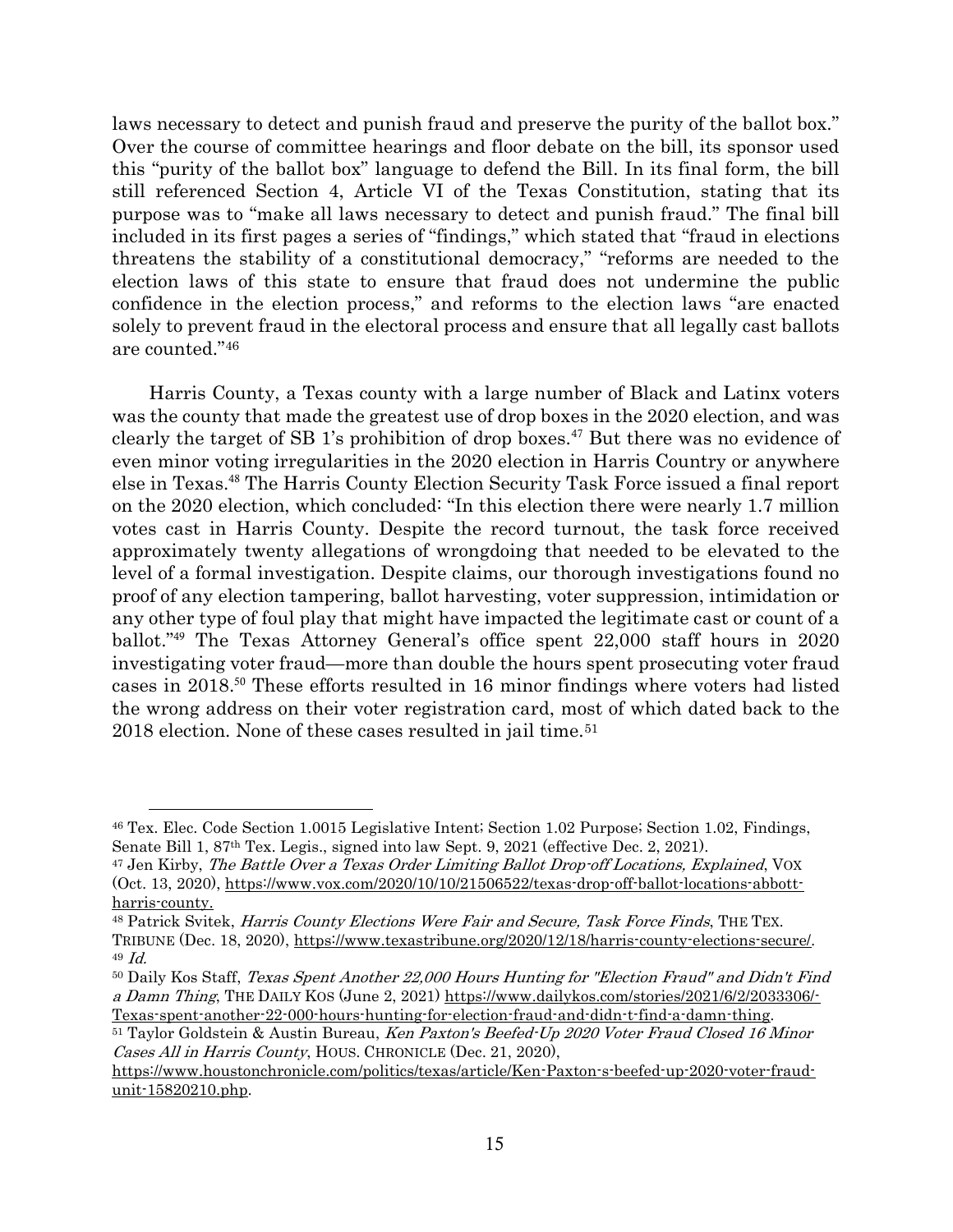It is difficult to overstate the nature of the new bills and laws proliferating in the states. Not only do these laws make it more difficult for voters to vote – whether early, by mail, or in-person – but even more ominously, the new wave of bills and proposals is part of a more comprehensive attack on elections, aimed at facilitating the overriding of the actual votes of the electorate.52 A group of scholars observed that an effort is underway to change state election rules to "entrench minority rule." They concluded, "This is no ordinary moment in the course of our democracy. It is a moment of great peril and risk."<sup>53</sup> Against the backdrop of January 6, 2021, these statements are not hyperbolic.

### IV. Conclusion

All this is not to say that changes in election laws are not necessary or that Congress should be complacent about the security of election infrastructure. Far from it. The attack on voting rights is a key to the larger crisis of American democracy. The attack threatens to transform elections into an instrument for a faction seeking to monopolize power and exclude others, rather than a means for expressing "the consent of the governed" as a basis for building consensus to promote the good for everyone. As the letter from the scholars observed, "Defenders of democracy in America still have a slim window of opportunity to act. But time is ticking away, and midnight is approaching."54 Congress must reassert its historic role to support free and fair elections and preserve democracy in a moment of peril.

First, Congress must pass the John Lewis Voting Rights Advancement Act (JLVRAA) to restore the strength of the VRA to prevent racial discrimination. Second, Congress must enact the Freedom to Vote Act (FTVA) to establish uniform minimum standards across the states for early voting, same day registration, voting by mail, fair redistricting and other essential elements of elections.

The JLVRAA responds to the Supreme Court decisions weakening the VRA, updating the preclearance formula to cover states and localities with a recent record of discrimination, and clarifying the grounds they can use to justify their election laws when challenged. Further, the standards established by the FTVA are common sense rules prevalent in many states, where there was often bipartisan support.

As Congress proceeds, however, it is important to separate frivolous and fanciful fabrications—intended to inflame passions, shake voter confidence, justify voter suppression laws, and ultimately and perhaps critically injure our democracy—

 $52$  Will Wilder et al., *The Election Sabotage Scheme and How Congress Can Stop It*, BRENNAN CTR. FOR JUST. (Nov. 8, 2021), 2021 11 ElectionSabotage  $(1)$ .pdf.

<sup>53</sup> Statement in Support of the Freedom to Vote Act, Nov. 2021, Democracy letter  $\cdot$  November 2021  $\cdot$ DocumentCloud.

<sup>54</sup> Id.